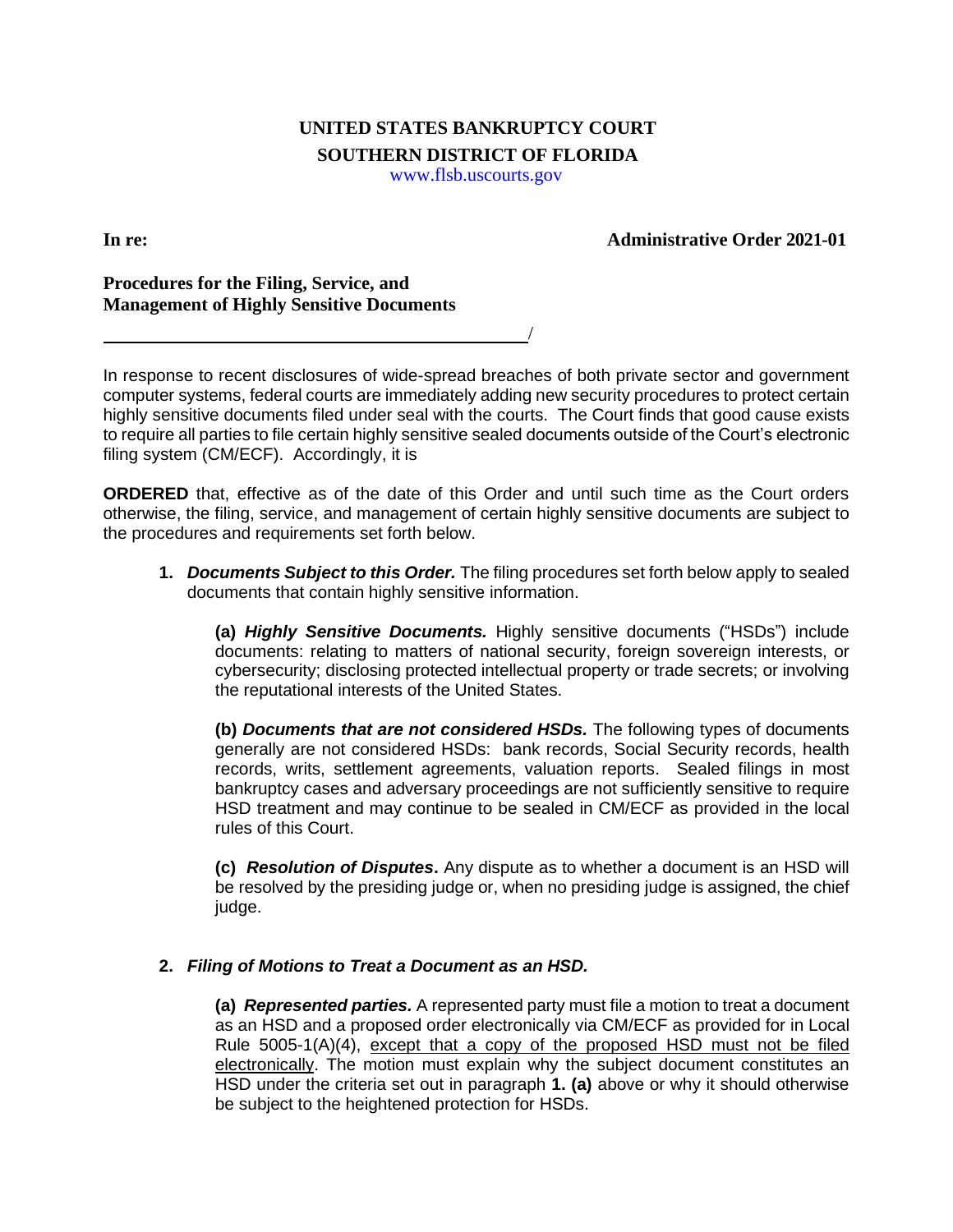**(b)** *Unrepresented parties***.** A party who is not represented by an attorney must file the motion as described above by filing a paper copy of the motion with the Clerk's office or under the filing procedures listed on the Court's website, [www.flsb.uscourts.gov.](http://www.flsb.uscourts.gov/) A copy of the proposed HSD must not be filed with the motion.

**(c)** *Delivery of the HSD to the Court.* As soon as practicable after the motion is filed, the filing party must deliver to the Clerk's office the proposed HSD sought to be filed in the form of either a paper copy or an electronic copy on a secure electronic device (e.g., USB flash/thumb drive or memory stick). The proposed HSD paper copy or secured electronic device containing a copy of the HSD must be placed in a sealed envelope marked "**HIGHLY SENSITIVE DOCUMENT FILED PURSUANT TO ADMINISTRATIVE ORDER 2021-01**." The outside of the envelope must be affixed with a copy of the appropriate case caption page (with confidential information redacted). The envelope of the proposed HSD must then be placed in a larger envelope that is addressed to the divisional office where the judge assigned to the matter is chambered. The outermost envelope must **NOT** have any indication that a proposed HSD is enclosed.

**(d)** *Service.* The filing party must serve the motion and the proposed HSD on the appropriate parties as provided for in Federal Rules of Bankruptcy Procedure 7004 and 7005 and the local rules of this Court and this Order. The proposed HSD must be delivered to the appropriate service parties in the form of a paper copy or an electronic copy on a secure electronic device as described in paragraph (c) above. The filing party must file a certificate of service in accordance with Local Rules 2002- 1(F) and 9073-1(B).

## *3. Orders.*

- **(a)** *Entry of order granting the motion.* If appropriate, the Court may set the motion for hearing. Otherwise, the Court will issue an order on the motion and, if granted, the order will be entered on the case docket. Also, the clerk's office will make a "text-only" docket entry in CM/ECF indicating that the document designated as an HSD was filed with the Court and that it will be maintained in a secured location. If the order denies the relief requested, the order will direct the Clerk of Court on how to dispose of the proposed HSD (e.g., return to filer, dispose at filer's request, or allow document to be filed under seal electronically pursuant to Local Rule 5005-1(A)(4)).
- **(b)** *Service of highly sensitive court orders.* If the Court determines that a Court order contains highly sensitive information, the Clerk's office will file and maintain the order in a secure paper filing system and will serve paper copies of the order on the parties via U.S. mail or other courier service.

#### **4.** *Removal of Existing HSDs or Highly Sensitive Cases from CM/ECF.*

**(a)** *Motion to remove HSD or cases from CM/ECF.* Upon motion of a party or its own motion, the Court may determine that a document, case, or any portion of it, that has been filed electronically is highly sensitive and direct that the HSD or the case be removed from CM/ECF and maintained by the Clerk's office in a secure paper filing system.